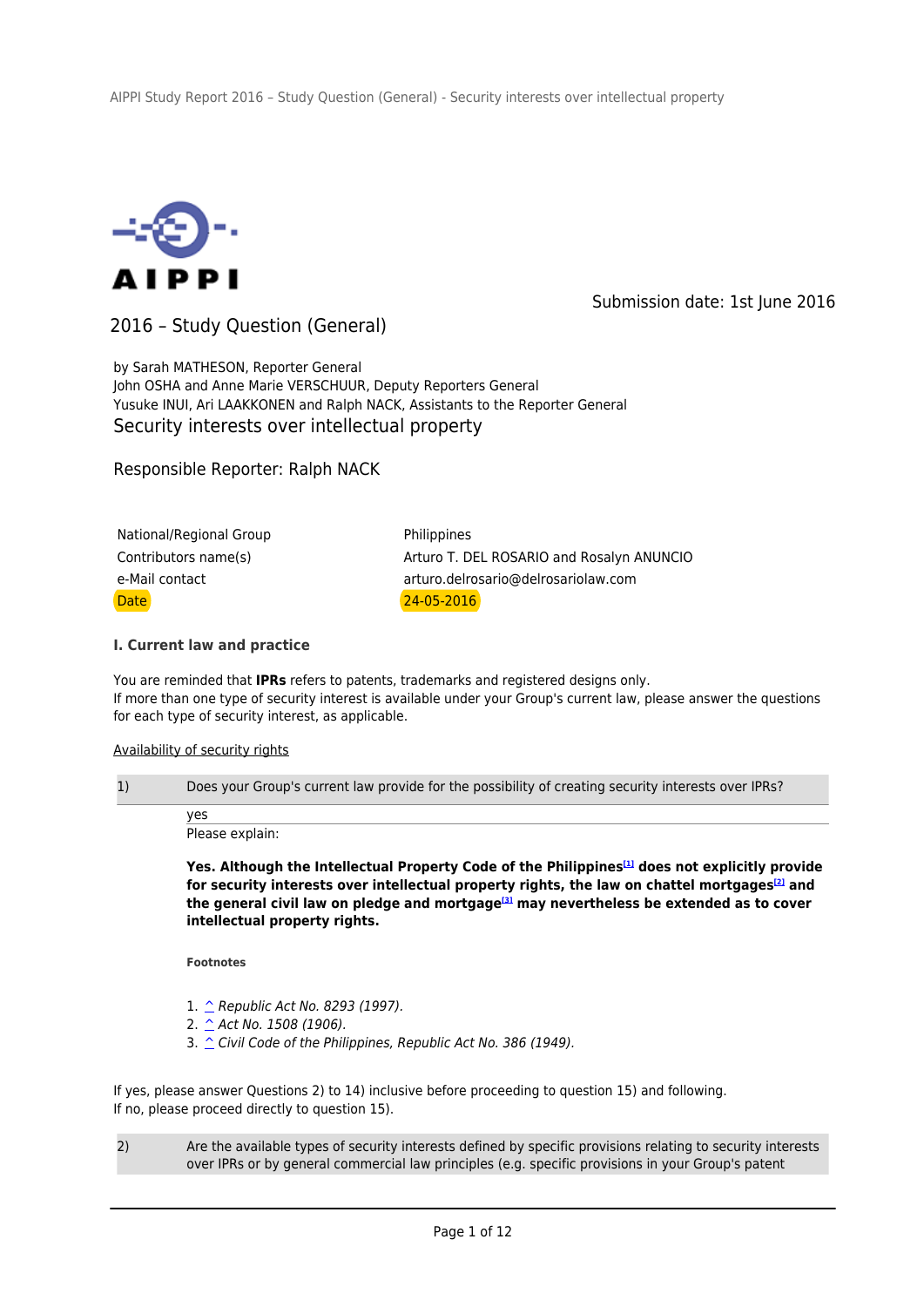legislation rather than general commercial provisions that are applicable to tangible personal property as well as to patents)?

no

Please explain:

**No. Philippine law, as it presently stands, does not contain specific provisions on subjecting intellectual property to security interests. The most that is provided for under the current law is on the use of personal property as collaterals pursuant to the Chattel Mortgage Law and the Civil Code of the Philippines. Further, the Intellectual Property Code provides, insofar as hereto related, for a "technology transfer arrangement" which includes "the transfer, assignment or licensing of all forms of intellectual property rights."[1] A perusal of the IP Code, particularly the portion concerning assignment and transmission of rights over patent,[2] reveals that the mortgage of patent has been contemplated, although the details thereof have not been set forth in the law. Nowhere else is the making of intellectual property subject of security interests contemplated under Philippine law, perhaps owing to the lack of widespread knowledge with respect thereto.**

**Footnotes**

1. ^ Section 4.2, RA 8293.

2.  $\hat{\ }$  Section 103, RA 8293.

3) Under your Group's current law, what types of security interests are available for IPRs? In addressing the questions in sub-paragraphs a) to c) below, please specify briefly the main characteristics and differences of the available types of security interests.

a) Does your law provide for security interests which are characterized by the full assignment of the underlying IPR to the security taker? For example, an assignment of the IPR for the purpose of security or authorization to dispose/use fully in the event of default.

no Please explain:

# **Pledge and chattel mortgage.[1]**

**Chattel Mortgage: No. The Chattel Mortgage Law and the Civil Code provides that personal property (which includes IPRs) may only be used to secure a principal obligation.[2] As such, in case of default by the debtor-mortgagor in the principal obligation, the creditormortgagee cannot appropriate the thing (IPR) pledged/mortgaged, a prohibited stipulation called** *pactum commissorium***. [3] The mortgaged thing (IPR) may nevertheless be alienated through a sale at a public auction and the proceeds thereof shall be used to pay the creditor-mortgagee under the principal contract.[4] At most and as practiced, the debtormortgagor may include a stipulation in the principal contract constituting the creditormortgagee as attorney-in-fact, authorizing the latter to sell the mortgaged thing at a public auction in case of default by the former.**

**Pledge: As an exception, in the case of a pledge, if upon the conduct of a first and a second public auction the pledged thing is not sold, the pledgee may appropriate the thing pledged.[5]**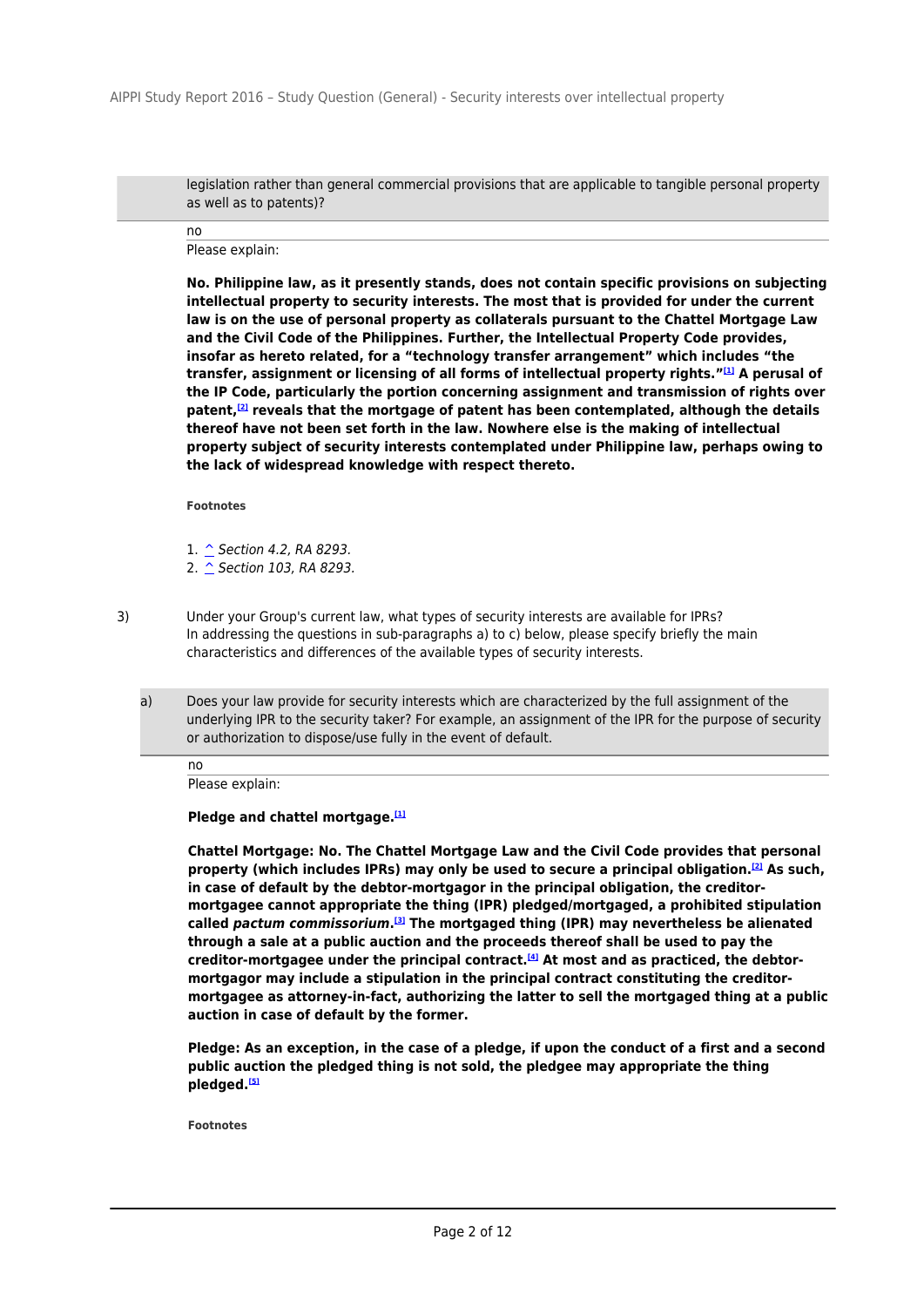- 1. ^ Title XVI, Civil Code of the Philippines: "Pledge, Mortgage, and Antichresis."
- 2.  $\hat{\ }$  Section 3, Chattel Mortgage Law; Article 2085, Civil Code.
- 3.  $\hat{\ }$  Article 2088, Civil Code: Art. 2088. "The creditor cannot appropriate the things given by way of pledge or mortgage, or dispose of them. Any stipulation to the contrary is null and void."
- 4.  $\hat{\ }$  Article 2112, Civil Code: "The creditor to whom the credit has not been satisfied in due time, may proceed before a Notary Public to the sale of the thing pledged. This sale shall be made at a public auction, and with notification to the debtor and the owner of the thing pledged in a proper case, stating the amount for which the public sale is to be held. If at the first auction the thing is not sold, a second one with the same formalities shall be held; and if at the second auction there is no sale either, the creditor may appropriate the thing pledged. In this case he shall be obliged to give an acquittance for his entire claim." ; Section 14, Chattel Mortgage Law: "Sale of property at public auction; Officer's return; Fees; Disposition of proceeds. — The mortgagee, his executor, administrator, or assign, may, after thirty days from the time of condition broken, cause the mortgaged property, or any part thereof, to be sold at public auction by a public officer at a public place in the municipality where the mortgagor resides, or where the property is situated, provided at least ten days' notice of the time, place, and purpose of such sale has been posted at two or more public places in such municipality, and the mortgagee, his executor, administrator, or assign, shall notify the mortgagor or person holding under him and the persons holding subsequent mortgages of the time and place of sale, either by notice in writing directed to him or left at his abode, if within the municipality, or sent by mail if he does not reside in such municipality, at least ten days previous to the sale. XXX"
- 5. ^ Article 2112, Civil Code: "XXX. If at the first auction the thing is not sold, a second one with the same formalities shall be held; and if at the second auction there is no sale either, the creditor may appropriate the thing pledged. In this case he shall be obliged to give an acquittance for his entire claim."
- b) Does your law provide for security interests that authorize the security taker to realize the security interest only in the event of default? For example, a pledge over an IPR that authorizes the pledgee to liquidate the pledged IPR in the event of default (but not to otherwise dispose of the IPR).

yes Please explain:

## **Yes, as discussed in (a) hereof.**

c) Does your law provide for security interests that authorize the security taker to use the underlying IPR? For example, usus fructus rights that authorize the creditor to use and/or realize proceeds from the exercise of the IPR only during the term of encumbrance. Is any right to use the encumbered IPR conditional upon default of the security provider?

#### no

Please explain:

## **Chattel Mortgage: No.**

**Pledge: Yes. The Civil Code provides that the fruits/proceeds from the thing pledged may be used by the creditor-pledgee to satisfy the interests accruing from the principal obligation and the principal obligation itself.[1] This is not conditional upon default of the debtor-pledgor.**

**Footnotes**

1.  $\hat{\ }$  Article 2102, Civil Code: "If the pledge earns or produces fruits, income, dividends, or interests, the creditor shall compensate what he receives with those which are owing him; but if none are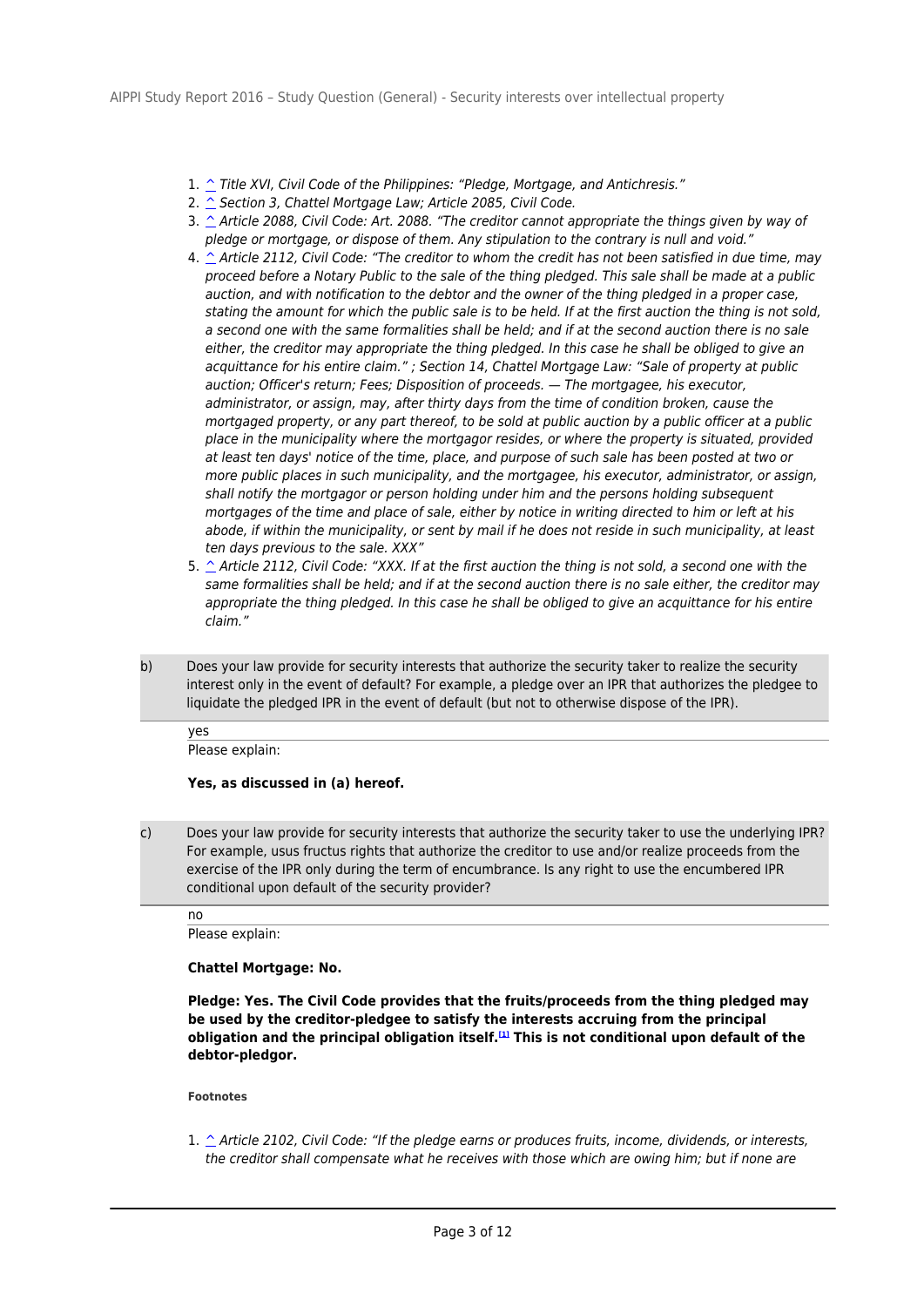owing him, or insofar as the amount may exceed that which is due, he shall apply it to the principal. Unless there is a stipulation to the contrary, the pledge shall extend to the interest and earnings of the right pledged."

4) If more than one type of security interest is available under your Group's current law, what types are commonly used for IPRs? Please also specify if certain types of security interests are exclusively used for certain types of IPRs in your country. For example, patents may commonly be encumbered with pledges, while trademarks may commonly be assigned to the security taker.

## **Unfortunately, the use of IPRs as security for principal obligations is, in general, unusual in the Philippines.**

#### Effects of security interests

5) Is the security provider restricted in their right to use their IPR after providing a security interest over that IPR? For example, in respect of their right to grant licenses, or the right to use the protected subject matter. Please answer for each available type of security interest.

yes Please explain:

**Chattel Mortgage: The law does not provide for any restrictions on the part of the mortgagor/owner with respect to the exercise of his/her rights over the mortgaged property but restrictions may be stipulated upon by the contracting parties.[1]**

**Pledge: Since the thing pledged is transferred to the possession of the creditor-pledgee, the debtor-mortgagor's use thereof is in this way restricted. Fruits and proceeds from the thing pledged may be appropriated by the creditor-pledgee to satisfy the principal obligation and its interests.[2]**

**Footnotes**

- 1.  $\hat{\ }$  Article 1306, Civil Code: "The contracting parties may establish such stipulations, clauses, terms and conditions as they may deem convenient, provided they are not contrary to law, morals, good customs, public order, or public policy."
- 2.  $\hat{ }$  Article 2102, Civil Code: "If the pledge earns or produces fruits, income, dividends, or interests, the creditor shall compensate what he receives with those which are owing him; but if none are owing him, or insofar as the amount may exceed that which is due, he shall apply it to the principal. Unless there is a stipulation to the contrary, the pledge shall extend to the interest and earnings of the right pledged."
- 6) May encumbered IPRs be assigned to third parties by the security provider?

yes Please explain:

**Chattel Mortgage: Yes, and the assignee takes such assignment subject to the encumbrance thereon, if the mortgage is recorded in the proper registry.[1]**

**Pledge: Yes, with the consent of the creditor-pledgee.[2]**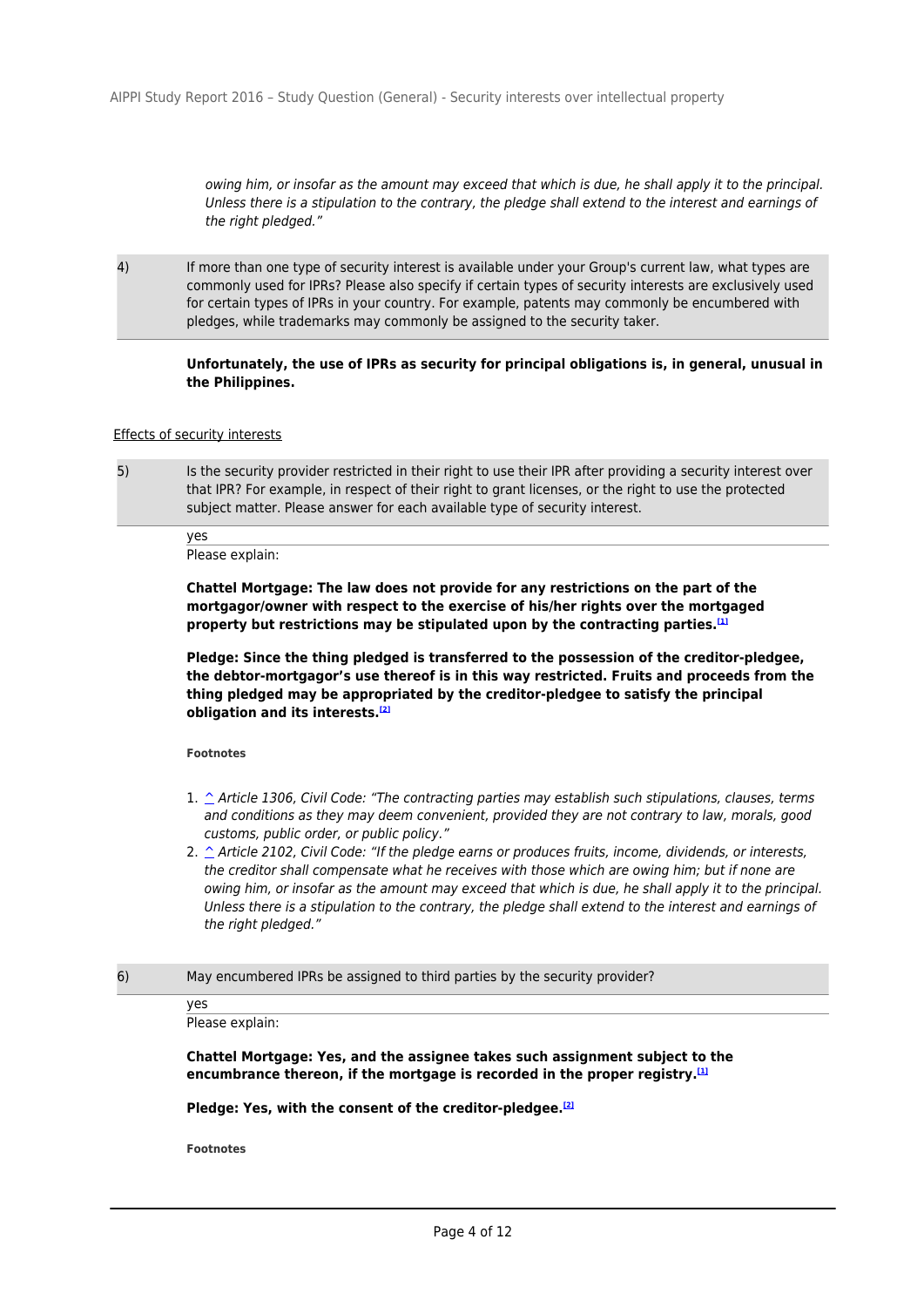- 1.  $\hat{\ }$  Section 4, Chattel Mortgage Law: "Validity.  $-$  A chattel mortgage shall not be valid against any person except the mortgagor, his executors or administrators, unless the possession of the property is delivered to and retained by the mortgagee or unless the mortgage is recorded in the office of the register of deeds of the province in which the mortgagor resides at the time of making the same, or, if he resides without the Philippine Islands, in the province in which the property is situated: Provided, however, That if the property is situated in a different province from that in which the mortgagor resides, the mortgage shall be recorded in the office of the register of deeds of both the province in which the mortgagor resides and that in which the property is situated, and for the purposes of this Act the city of Manila shall be deemed to be a province."
- 2.  $\hat{\ }$  Article 2097, Civil Code: "With the consent of the pledgee, the thing pledged may be alienated by the pledgor or owner, subject to the pledge. The ownership of the thing pledged is transmitted to the vendee or transferee as soon as the pledgee consents to the alienation, but the latter shall continue in possession."
- 7) If yes:
	- a) under what conditions may an IPR be assigned (e.g. obligation to obtain consent from the security taker, public notification or registration)?

**The IP Code provides that any assignment or transfer of rights over the IPR should be recorded with the IPO.[1]**

**Chattel Mortgage: Moreover, the Chattel Mortgage Law states that if the mortgage is not registered, it is only binding on the parties to said mortgage and their executors and administrators. If the same is registered with the register of deeds, it further binds third parties.[2]**

**The consent of the mortgagee is not required in the assignment of the mortgaged property (IPR) for the reason that the assignee will take the assigned property subject to the senior mortgage.**

**Pledge: The consent of the creditor-pledgee is required.[3] Furthermore, the thing pledged is retained by the creditor-pledgee even after assignment so long as the pledge is in effect.[4]**

- 1.  $\hat{\triangle}$  Section 106, Intellectual Property Code: "SECTION 106. Recording.  $-$  106.1. The Office shall record assignments, licenses and other instruments relating to the transmission of any right, title or interest in and to inventions, and patents or application for patents or inventions to which they relate, which are presented in due form to the Office for registration, in books and records kept for the purpose. The original documents together with a signed duplicate thereof shall be filed, and the contents thereof should be kept confidential. If the original is not available, an authenticated copy thereof in duplicate may be filed. Upon recording, the Office shall retain the duplicate, return the original or the authenticated copy to the party who filed the same and notice of the recording shall be published in the IPO Gazette. 106.2. Such instruments shall be void as against any subsequent purchaser or mortgagee for valuable consideration and without notice, unless, it is so recorded in the Office, within three (3) months from the date of said instrument."
- 2.  $\hat{\ }$  Section 4, Chattel Mortgage Law (see 14 supra).
- 3.  $\hat{\ }$  Article 2097, Civil Code (see 15 supra).
- 4.  $\hat{\ }$  Article 2098, Civil Code: "The contract of pledge gives a right to the creditor to retain the thing in his possession or in that of a third person to whom it has been delivered, until the debt is paid." ; Article 2105, Civil Code: "The debtor cannot ask for the return of the thing pledged against the will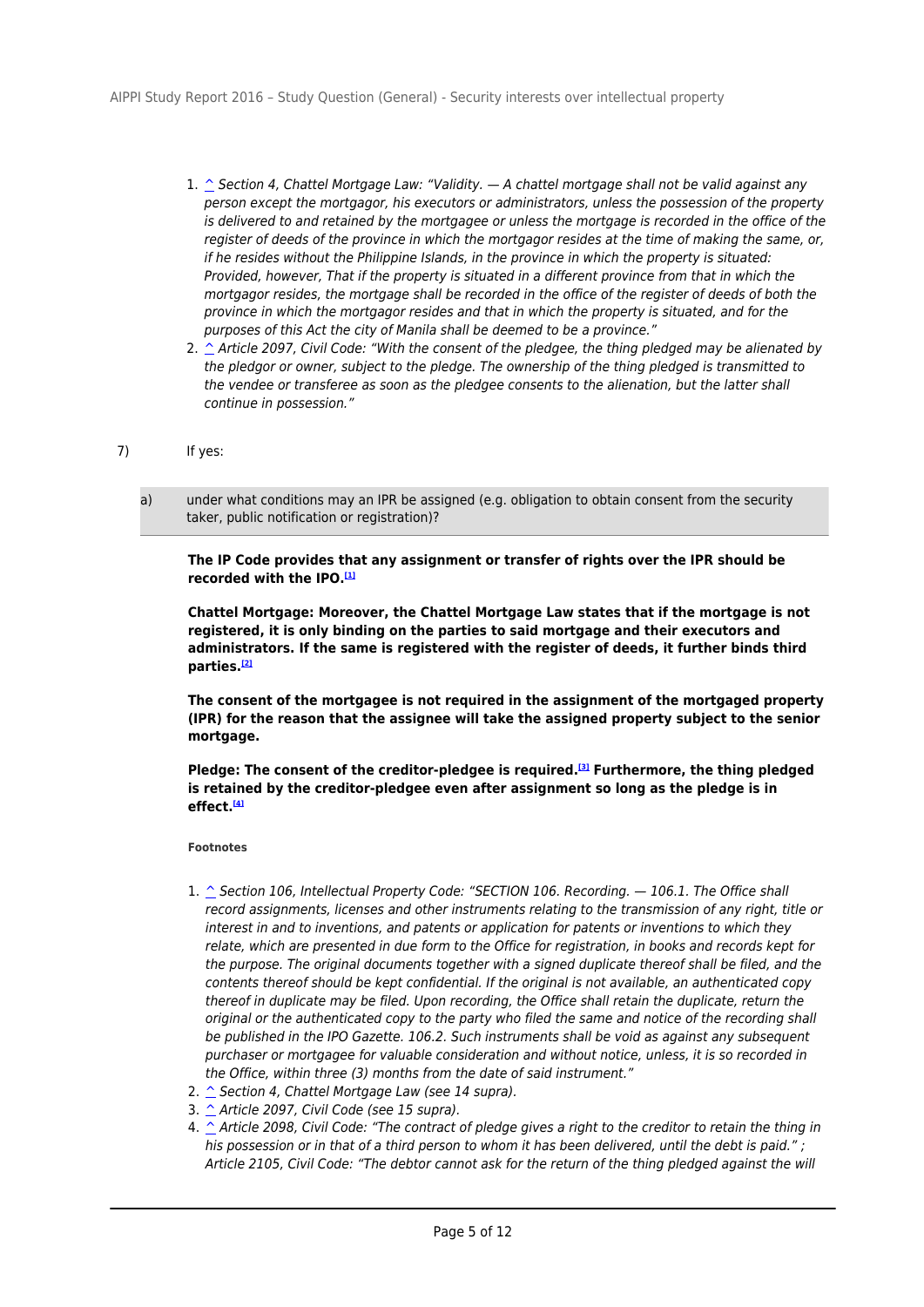of the creditor, unless and until he has paid the debt and its interest, with expenses in a proper case."

b) does the IPR remain encumbered with the original security interest for the benefit of the security taker?

yes Please explain:

**Chattel Mortgage: Yes. Even if the mortgaged property (IPR) is assigned after the execution of the mortgage (which has been registered with the proper authority), the mortgage stands and the assignee takes the assigned property subject to the pre-existing mortgage.**

**Pledge: Same as above, with the added fact that the creditor-pledgee continues to remain in possession of the thing pledged.**

8) What are the rights of the security taker before default (e.g. entitlement to damages, injunctions against infringers, or license fees)?

**The law does not provide specifically for IPRs.**

**Pledge: Creditor-pledgee has the right to use the fruits and proceeds of the thing pledged during the effectivity of the pledge. Since the possession of the thing pledged is with the creditor-pledgee, he/she may bring the actions pertaining to the owner of the thing pledged in order to recover or defend it from a third person.[1]**

**Footnotes**

- 1. ^ Article 2103, Civil Code: "XXX. Nevertheless, the creditor may bring the actions which pertain to the owner of the thing pledged in order to recover it from, or defend it against a third person."
- 9) Who of the security provider or the security taker is responsible for maintenance and defence of the IPR provided as collateral?

**Chattel Mortgage: On the premise provided by law that the mortgagor continues to be the owner in possession of the mortgaged property despite the mortgage prior to default and transfer of ownership in accordance with law, it is the mortgagor who is responsible for the maintenance and defense of the IPR.**

**Pledge: Since the thing pledged is in the possession of the creditor-pledgee, he/she is the one responsible for taking care of said thing.[1]**

- 1.  $\hat{ }$  Article 2099, Civil Code: "The creditor shall take care of the thing pledged with the diligence of a good father of a family; he has a right to the reimbursement of the expenses made for its preservation, and is liable for its loss or deterioration, in conformity with the provisions of this Code."
- 10) What are the legal consequences if the underlying IPR expires or is revoked? For example, the security right lapses simultaneously; the creditor has a compensation claim against the security provider.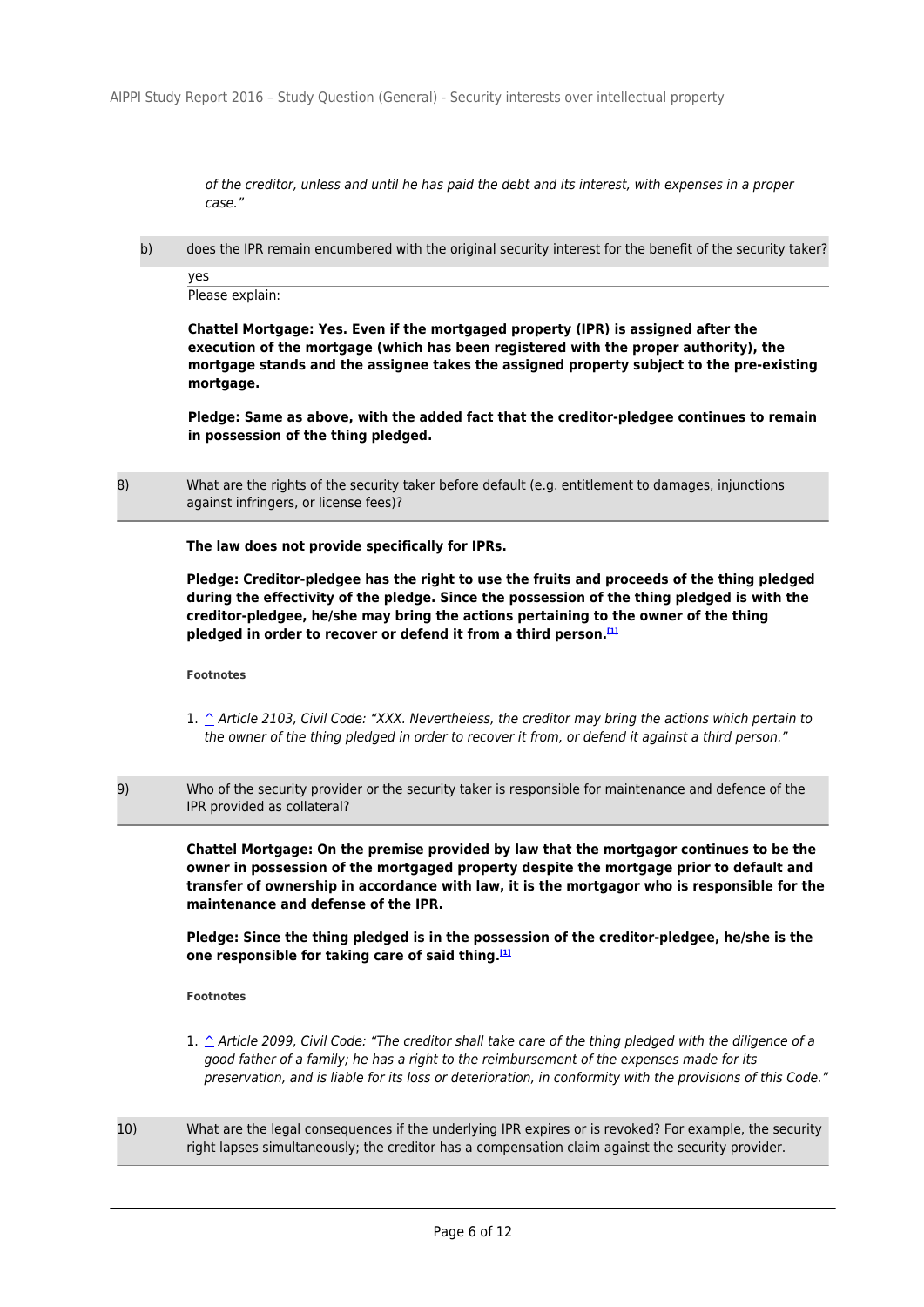**The law does not specifically provide with respect to IPRs.**

**Chattel Mortgage: Since the thing mortgaged remains to be owned by the debtormortgagor, he/she bears the loss of the thing. The chattel mortgage nevertheless is extinguished and the principal obligation becomes unsecured.**

**Pledge: The creditor-pledgee is liable for the loss or deterioration of the thing pledged.[1]**

**Footnotes**

1.  $\triangle$  Id.

11) Can any of these effects of security interests over IPRs before default be modified by contractual provisions between the parties? If so, which effects?

> yes Please explain:

**By virtue of the principle of autonomy of contracts, the law allows the contracting parties to stipulate on the terms of the contract, provided the stipulations are not contrary to law, morals, good customs, public order and public policy.[1]**

**As previously mentioned, a** *pactum commissorium* **stipulation is prohibited by law and will be considered as null and void even if stipulated upon by the contracting parties.[2]**

**Footnotes**

1.  $\hat{\ }$  Article 1306, Civil Code (see 12 supra).

2. ^ Article 2088, Civil Code (see 8 supra).

### Applicable law

12) Does your Group's current law provide for conflicts of laws as to the availability and effect of security interests over IPR portfolios containing foreign as well as national IPRs?

Please explain:

no

**No, Philippine laws do not provide.**

13) Which national law applies as to creation, perfection and effect of security interests over foreign IPRs? For example, where a US patent is provided as collateral in respect of a financial transaction in Europe.

**The Civil Code of the Philippines provides that matters concerning personal property are governed by the laws of the country in which such property is located** *(lex situs).[1]* **With this, as a general rule, and subject to stipulation of the contracting parties, the law of the country in which the IPR subject of the security interest is located or registered shall govern said security interest arrangement.**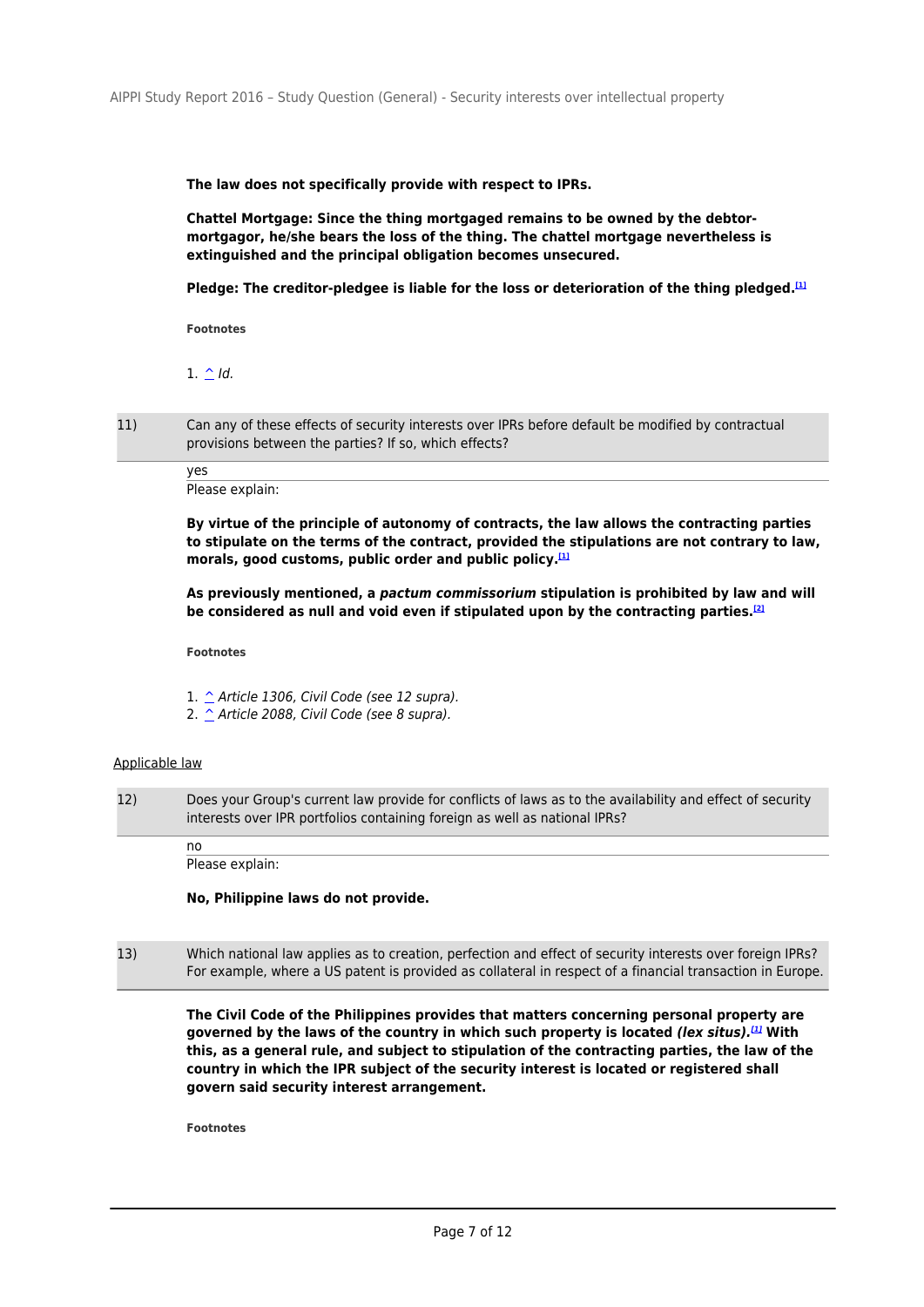- 1. ^ Article 16, Civil Code: "Real property as well as personal property is subject to the law of the country where it is stipulated. XXX."
- 14) Can a choice of law provision in a security interest agreement over IPRs overrule the applicable law as to availability and effect?

yes Please explain:

**Yes, pursuant to the Choice of Law doctrine recognized by Philippine law as an offshoot of the principle of autonomy of contracts,[1] the parties are at liberty to stipulate on the law which is to govern the security interest agreement.**

**Footnotes**

1. ^ Article 1306, Civil Code (see 12 and 23 supra); Saudia v. Renesencio, G.R. No. 198587, 14 January 2015; Raytheon International, Inc. v. Rouzie, G.R. No. 162894, 26 February 2008.

#### Additional question

15) Regardless of your Group's current law relating to security interests over IPRs, is it possible to create a solely contractual regime for security interests over IPRs (i.e. beside the types of security interests defined by law) that is enforceable between the contracting parties?

yes Please explain:

**Again, as previously stated, the law generally allows the contracting parties to stipulate on the terms of the contract, provided the stipulations are not contrary to law, morals, public order and public policy.[1]**

**Footnotes**

 $1.$  ^ Id.

no

## **II. Policy considerations and proposals for improvements of the current law**

16) Is your Group's current law regarding security interests over IPRs sufficient to provide certainty and predictability to the parties?

Please explain:

**No. Considering the lack of provisions in the current law specifically providing for the mortgage of IPRs, the specificities of such arrangement are not concretely set forth, hence the need to refer to the general civil law on pledge and chattel mortgage. There are a lot of loopholes in the extension of application of the laws on pledge and chattel mortgage to cover IPRs and only a legislation addressing said loopholes will clarify the matters not provided for in existing laws.**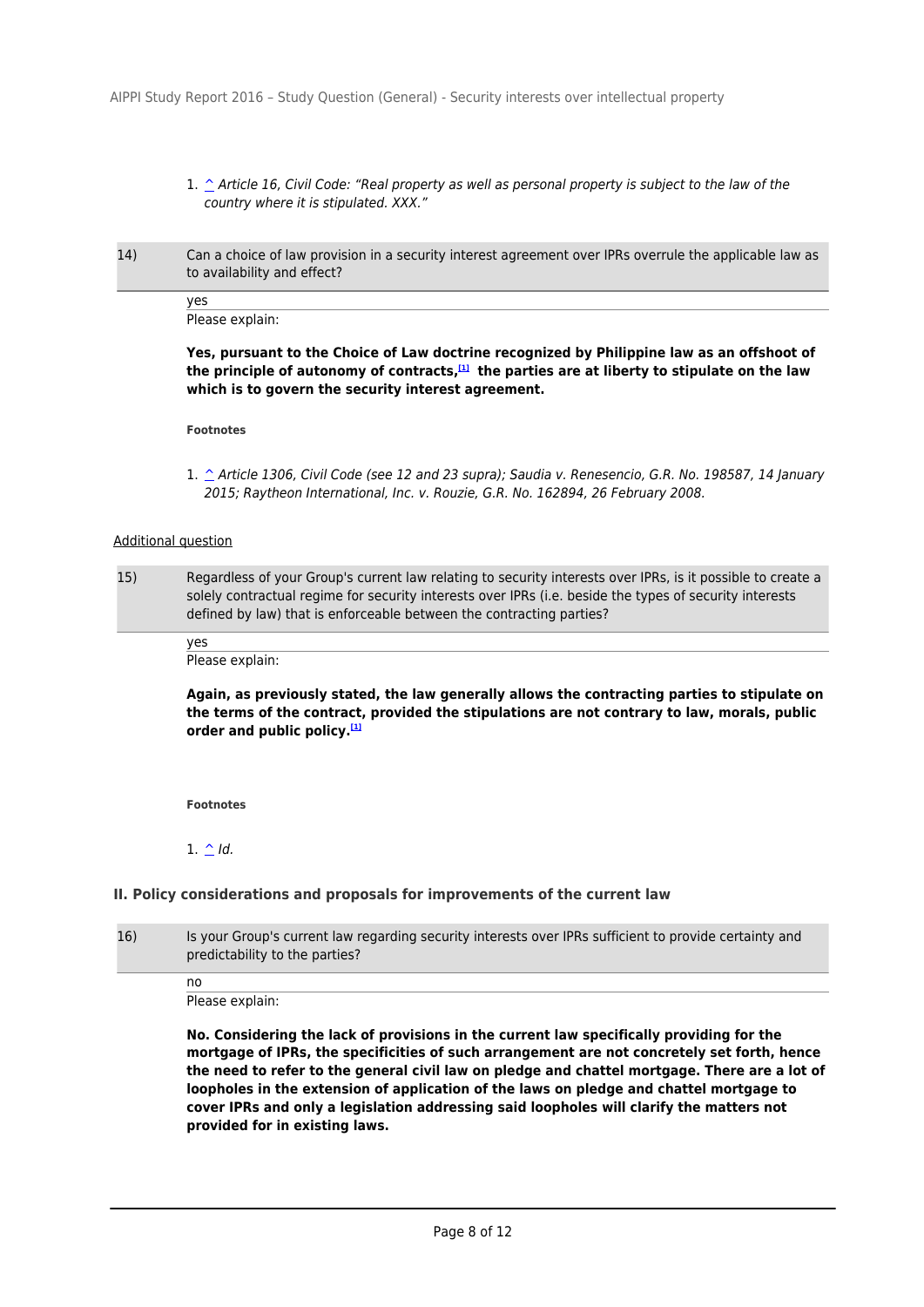- 17) Under your Group's current law, is there an appropriate balance between the rights between security takers and security providers? For example:
	- a) are there situations in which the rights of security takers should be limited or extended (e.g. if assignment of an encumbered IPR is possible by the security provider without involvement of the security taker)?

no

Please explain:

### **The law as it stands now seems to strike an appropriate balance between the rights of the security takers and security providers.**

b) are there situations in which the rights of security providers should be limited or extended (e.g. if the security taker is authorized to dispose of existing licenses without involvement of the security provider)?

no Please explain:

#### **The law as it stands now seems to strike an appropriate balance between the rights of the security takers and security providers.**

18) Are there any aspects of these laws that could be improved? Are there any other changes to your Group's current law that would promote transactions involving IPRs as collateral? If yes, please briefly explain.

yes

Please explain:

**Laws pertaining specifically to security interests over IPRs should be enacted so that a mere reference to a general law on chattel mortgage or pledge would no longer be necessary. It is important that rules custom-fit to IPRs being used as collaterals are concretely and clearly laid down to govern the contracting parties, leaving no room for interpretation or misinterpretation. The enactment of such laws would likewise promote transactions involving security interests over IPRs and further develop the field within the country.**

## **III. Proposals for harmonisation**

| 19) | Does your Group consider that harmonization of laws concerning security interests over IPRs is<br>desirable? |
|-----|--------------------------------------------------------------------------------------------------------------|
|     | ves                                                                                                          |

If yes, please respond to the following questions without regard to your Group's current law. Even if no, please address the following questions to the extent your Group considers your Group's laws could be improved.

# Security system regarding IPRs

20) Should there be specific provisions regulating security interests over IPRs (i.e. separate from security interests over tangible property) generally?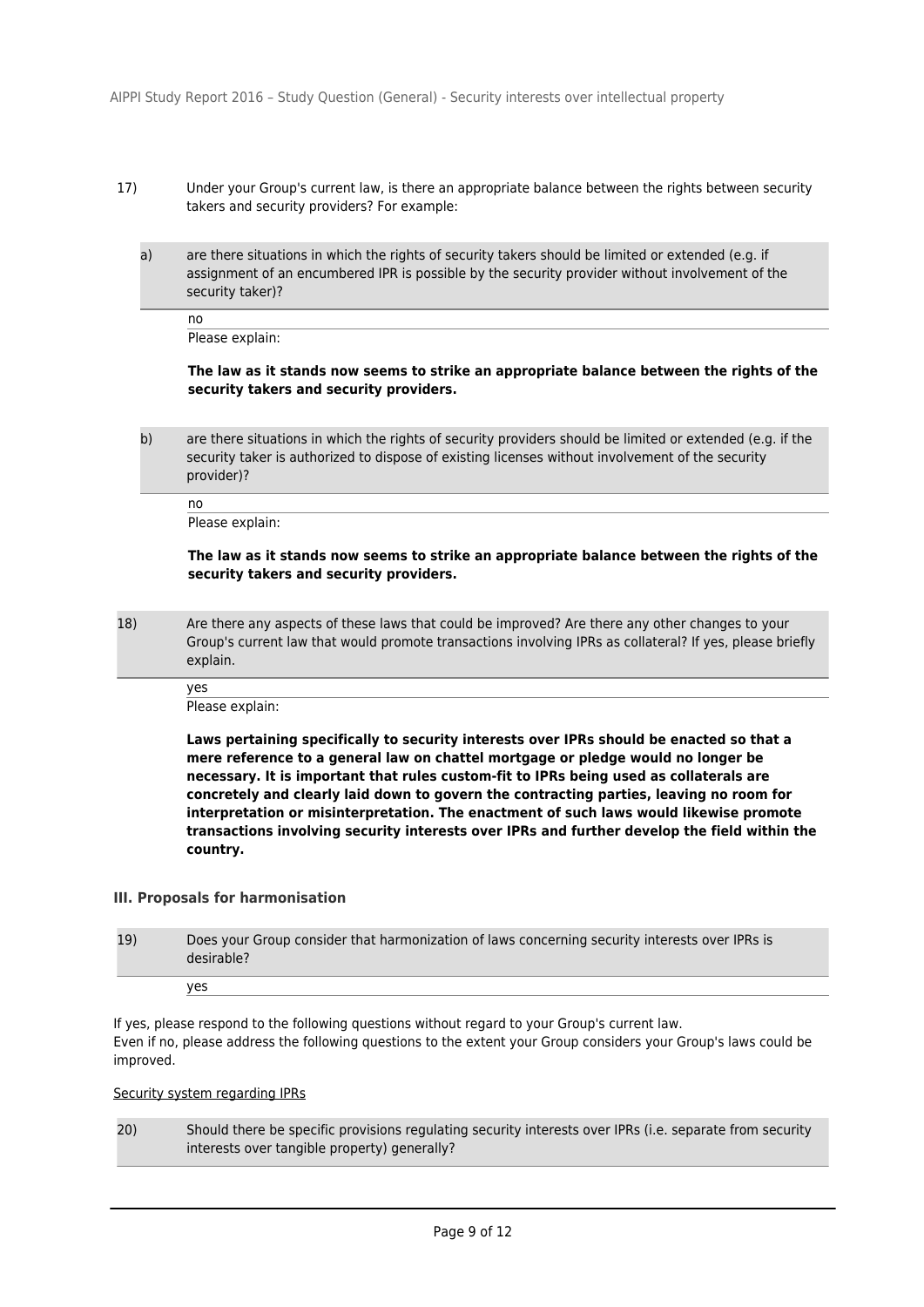AIPPI Study Report 2016 – Study Question (General) - Security interests over intellectual property

yes

Please explain:

**Yes. This is because there are several characteristics unique to IPRs and which are not necessarily taken into account by the laws governing chattel mortgages and pledges. It is to be considered that IPRs are continuously developing and being developed and the existing general laws do not exactly capture this progress.**

| 21)<br>If no, should there be general commercial law principles that also apply to IPRs? If not, why? |  |
|-------------------------------------------------------------------------------------------------------|--|
|-------------------------------------------------------------------------------------------------------|--|

22) What types of security interests should be available as minimum standard in all countries?

#### **Mortgage.**

23) Should the law be applied differently depending on the type of IPR? For example, should patents be encumbered exclusively with pledges, should trademarks be assigned to the security taker for the purpose of security?

> yes Please explain:

**Yes. Considering the varying physical nature and other characteristics of the different IPRs, some tangible and some not, the applicable security interests must likewise fit the specific IPR's nature.**

## Effect of security interests

24) Should the security provider be restricted in their right to use their IPR after providing a security interest over that IPR (e.g. in respect of their right to grant licenses, or to use the protected subject matter)? If so, how?

yes Please explain:

**Yes, the security provider's right to use the encumbered IPR should be restricted insofar as notice of any transaction involving said encumbered IPR is given to the security taker.**

25) Should the security provider be able to assign encumbered IPRs to third parties?

yes

Please explain:

**Yes. After all, the security provider remains to be the owner of the encumbered IPR. As such, he retains the right to dispose of said owned property.**

26) What should the rights of the security taker be before default (e.g. entitlement to damages, injunctions against infringers, or license fees)?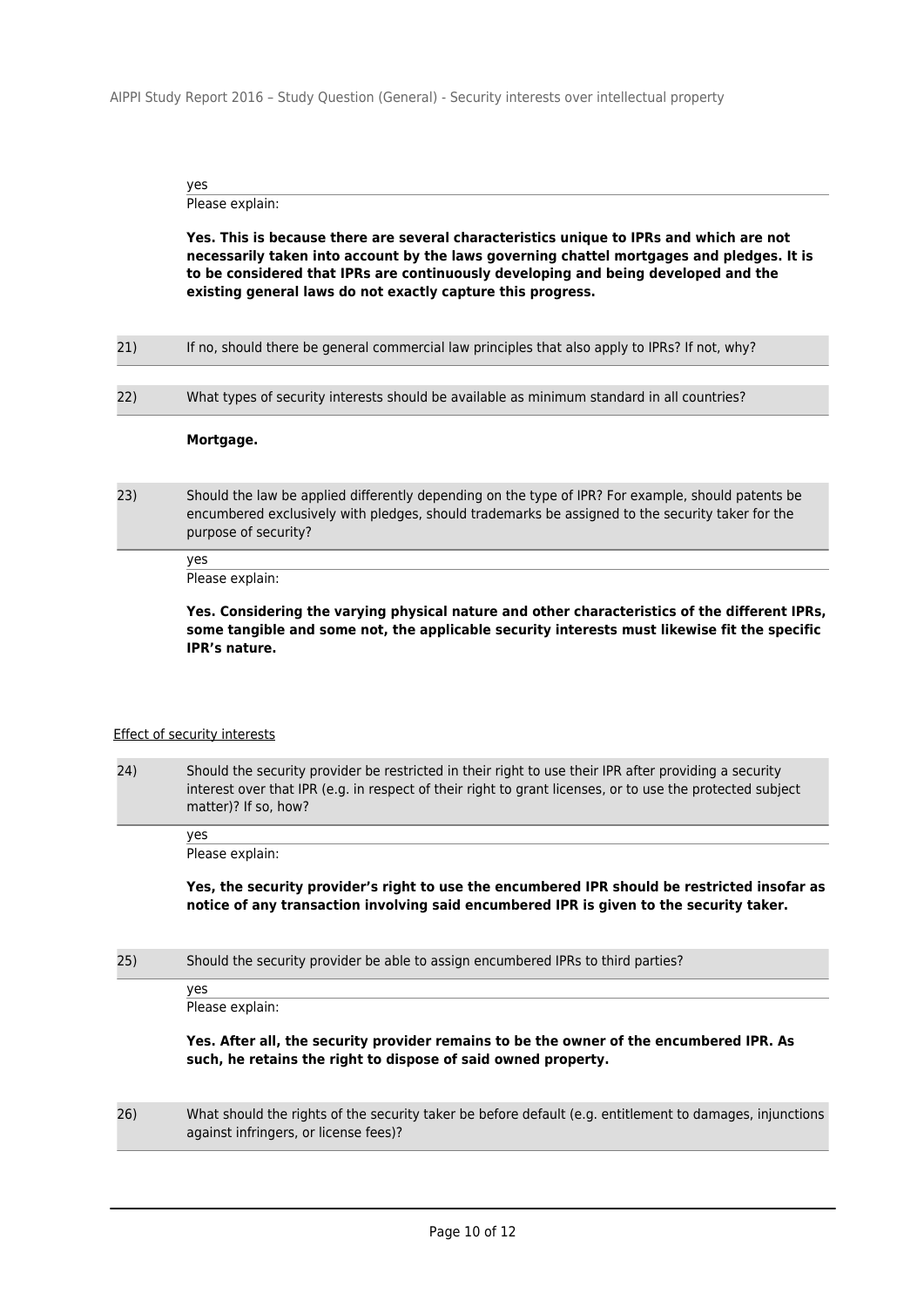# **The rights of the security taker shall depend on the type of security interest involved and the grant of possession over the IPR. If the security taker is in possession of the IPR during the effectivity of the security, such as in a pledge, the rights granted by the current laws on pledge shall apply.**

27) Should the security provider or the security taker be responsible for maintenance and defence of the IPR provided as collateral?

yes Please explain:

**He/She who is in possession of the collateral shall be responsible for the maintenance and defense thereof.**

28) What should the legal consequences be if the underlying IPR expires or is revoked (e.g. the security right lapses simultaneously; creditor gains a compensation claim against security provider)?

**The same shall entail the extinguishment of the security transaction, but not of the principal contract. However, the security taker shall have the right to require the security provider to provide a substitute security for the principal obligation.**

29) Should it be possible to modify these effects of security interests over IPRs before default by contractual provisions?

yes

Please explain:

### **Yes, provided that the contractual stipulations are not contrary to law, morals, good customs, public order or public policy.**

### Applicable law

30) Which law should apply as to the availability and the effects of security interests where a foreign IPR is provided as collateral? Why?

**The applicable law should be that of the country where the IPR is registered, unless the parties agree otherwise in their contract.**

31) Should a choice of law provision in a security interest agreement over IPRs overrule the applicable law? If yes, why?

Please explain:

yes

**Yes. The parties should have the right to stipulate on the terms of their contract, including the governing law, for their own convenience.**

### Additional considerations and proposals

32) To the extent not already stated above, please propose any other standards your Group considers